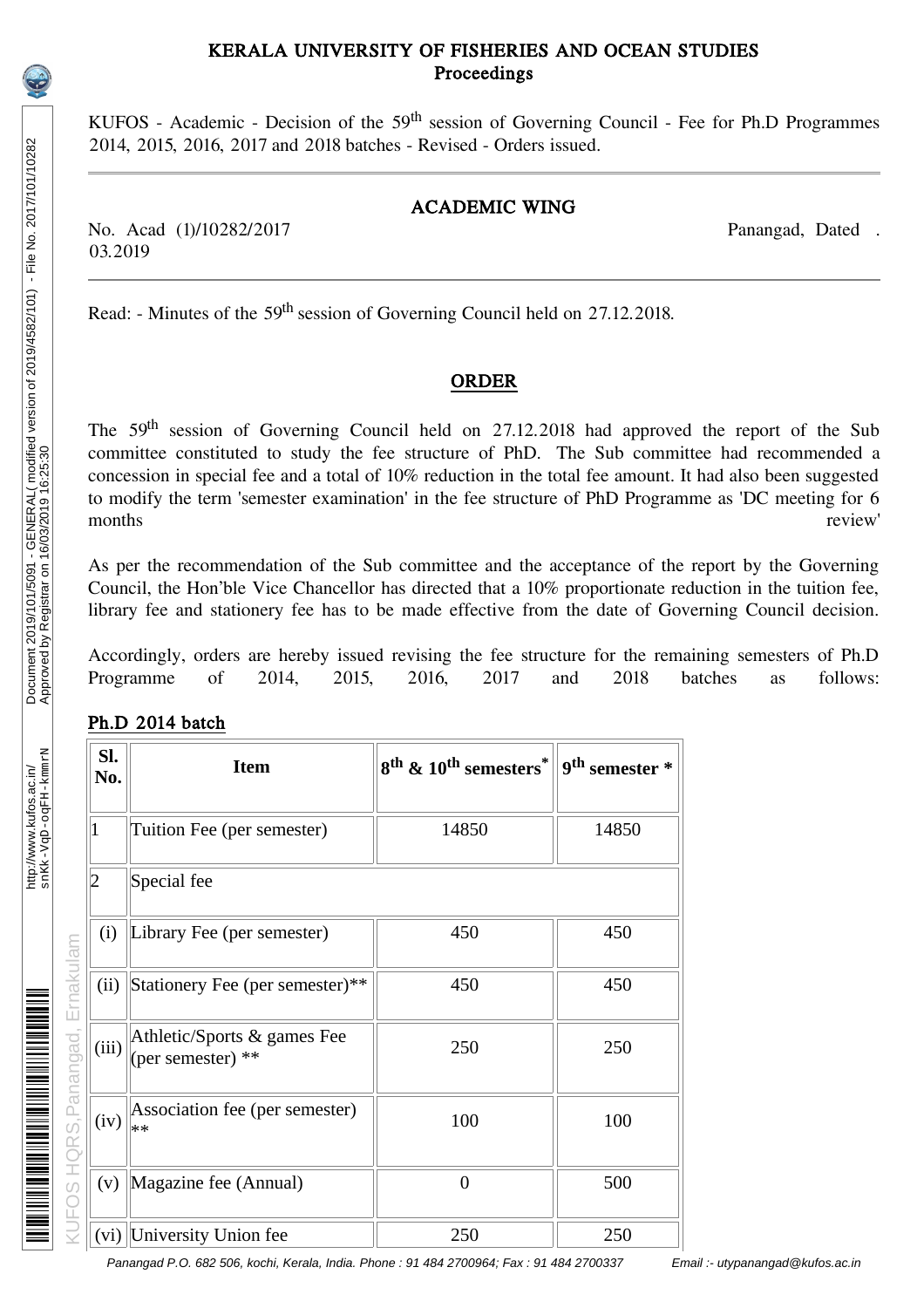| $\ast$ $\ast$ | To<br>be<br>Research schlars<br>Ph.D                               | remitted<br>admitted at approved research centers | in<br>expempted<br>are | each | from remitting these fees | semester |
|---------------|--------------------------------------------------------------------|---------------------------------------------------|------------------------|------|---------------------------|----------|
|               | Total (For Ph.D Scholars admitted<br>at approved Research Centres) | 16300                                             | 16800                  |      |                           |          |
| admitted      | <b>Total (For Ph.D Scholars</b><br>at KUFOS)                       | 17850                                             | 18468                  |      |                           |          |
| З.            | DC meeting for 6 months<br>review'                                 | 1000                                              | 1000                   |      |                           |          |
| (viii)        | Insurance (annual) **                                              | $\overline{0}$                                    | 118                    |      |                           |          |
|               | $ (\text{vii}) $ Computer Fee (per semester) **                    | 500                                               | 500                    |      |                           |          |
|               | (per semester) **                                                  |                                                   |                        |      |                           |          |

# Ph. D 2015 batch

| Sl.<br>N <sub>0</sub> | <b>Item</b>                                      | 7 <sup>th</sup> and 9 <sup>th</sup><br>Semesters* | 8 <sup>th</sup> & 10 <sup>th</sup><br>Semesters* |
|-----------------------|--------------------------------------------------|---------------------------------------------------|--------------------------------------------------|
| $\mathbf{1}$          | Tuition Fee (per semester)                       | 14850                                             | 14850                                            |
| $\overline{2}$        | Special fee                                      |                                                   |                                                  |
| (i)                   | Library Fee (per semester)                       | 450                                               | 450                                              |
|                       | (ii) Stationery Fee (per semester) **            | 450                                               | 450                                              |
| (iii)                 | Athletic/Sports & games Fee<br>(per semester) ** | 250                                               | 250                                              |
| (iv)                  | Association fee<br>(per semester) **             | 100                                               | 100                                              |
|                       | (v)   Magazine fee (Annual)                      | 500                                               | $\boldsymbol{0}$                                 |
| (vi)                  | <b>University Union fee</b><br>(per semester) ** | 250                                               | 250                                              |
|                       | (vii) Computer Fee (per semester) **             | 500                                               | 500                                              |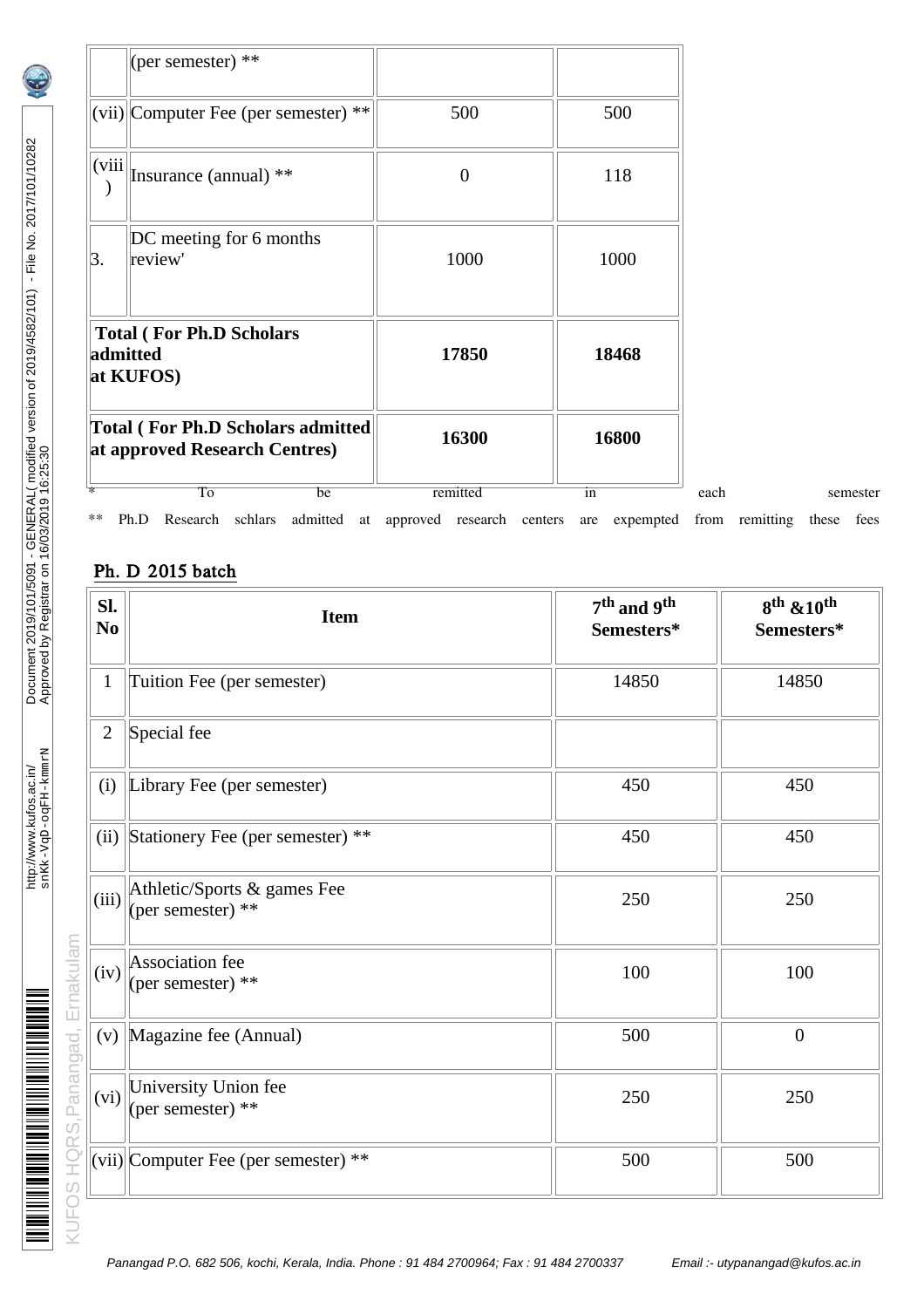| (viii) | Insurance (annual) **                                                                                    | 118                                    | 0                                      |  |
|--------|----------------------------------------------------------------------------------------------------------|----------------------------------------|----------------------------------------|--|
| 3      | DC meeting for 6 months review                                                                           | 1000                                   | 1000                                   |  |
|        | Total (For Ph.D Scholars admitted at KUFOS)                                                              | 18468                                  | 17850                                  |  |
|        | <b>Total (For Ph.D Scholars admitted at approved)</b><br><b>Research Centres)</b>                        | 16800                                  | 16300                                  |  |
| **     | To<br>remitted<br>be<br>schlars<br>admitted<br>Ph.D<br>Research<br>research<br>approved<br>centers<br>at | each<br>1n<br>expempted<br>from<br>are | semester<br>remitting<br>fees<br>these |  |

# Ph.D 2016 batch

| SI.<br>No. | <b>Item</b>                                                                      | $6^{th}$ , $8^{th}$ & $10^{th}$<br>semesters* | $7th$ & 9 <sup>th</sup><br>semesters* |
|------------|----------------------------------------------------------------------------------|-----------------------------------------------|---------------------------------------|
| 1          | Tuition Fee (per semester)                                                       | 14850                                         | 14850                                 |
| 2          | Special fee                                                                      |                                               |                                       |
| (i)        | Library Fee (per semester)                                                       | 450                                           | 450                                   |
| (ii)       | Stationery Fee (per semester)                                                    | 450                                           | 450                                   |
| (iii)      | Athletic/Sports& games Fee<br>(per semester)                                     | 250                                           | 250                                   |
|            | $(iv)$ Association fee (per semester)                                            | 100                                           | 100                                   |
| (v)        | Magazine fee (Annual)                                                            | $\boldsymbol{0}$                              | 500                                   |
| (vi)       | University Union fee<br>(per semester)                                           | 250                                           | 250                                   |
|            | (vii) Computer Fee (per semester)                                                | 500                                           | 500                                   |
| (viii      | Insurance (annual)                                                               | $\boldsymbol{0}$                              | 118                                   |
| 3          | DC meeting for 6 months review'                                                  | 1000                                          | 1000                                  |
|            | <b>Total (For Ph.D Scholars admitted at KUFOS)</b>                               | 17850                                         | 18468                                 |
|            | <b>Total (For Ph.D Scholars admitted at approved</b><br><b>Research Centres)</b> | 16300                                         | 16800                                 |

\*\* Ph.D Research schlars admitted at approved research centers are expempted from remitting these fees

Panangad P.O. 682 506, kochi, Kerala, India. Phone : 91 484 2700964; Fax : 91 484 2700337 Email :- utypanangad@kufos.ac.in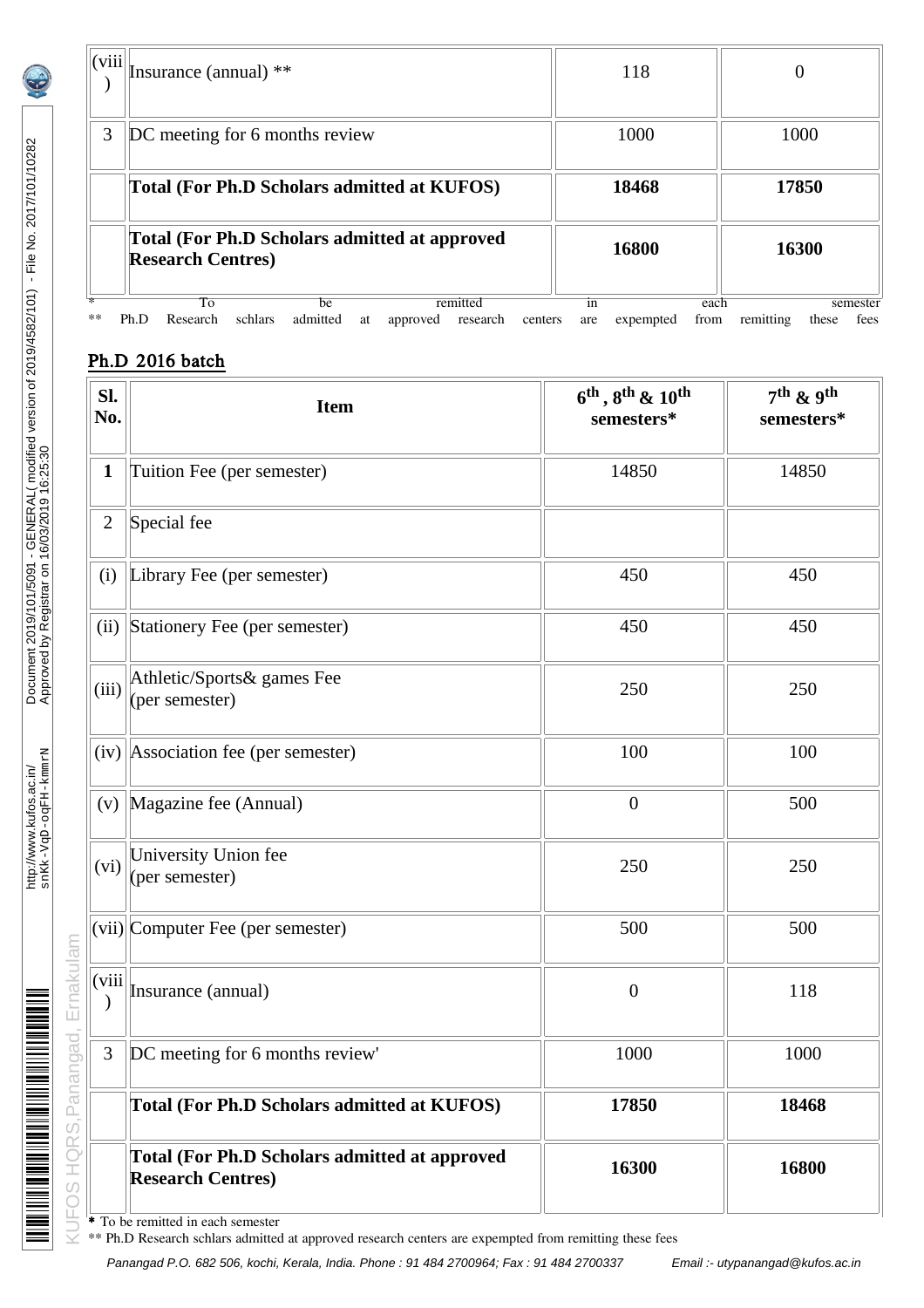## Ph.D 2017 batch

| Sl.<br>No.                                                                                  | <b>Item</b>                                                                      |                             | $5^{th}$ , 7 <sup>th</sup> & 9 <sup>th</sup><br>Semesters*                                     | $6^{th}$ , $8^{th}$ & $10^{th}$<br>Semesters*                                       |
|---------------------------------------------------------------------------------------------|----------------------------------------------------------------------------------|-----------------------------|------------------------------------------------------------------------------------------------|-------------------------------------------------------------------------------------|
| $\mathbf{1}$                                                                                | Tuition Fee (per semester)                                                       |                             | 16335                                                                                          | 16335                                                                               |
| 2                                                                                           | Special fee                                                                      |                             |                                                                                                |                                                                                     |
| (i)                                                                                         | Library Fee (per semester)                                                       |                             | 450                                                                                            | 450                                                                                 |
| (ii)                                                                                        | Stationery Fee (per semester) **                                                 |                             | 450                                                                                            | 450                                                                                 |
|                                                                                             | (iii) Athletic/Sports&<br>(per semester)**<br>games                              | Fee                         | 250                                                                                            | 250                                                                                 |
| (iv)                                                                                        | Association<br>(per semester)**                                                  | fee                         | 100                                                                                            | 100                                                                                 |
| (v)                                                                                         | Magazine fee (Annual)                                                            |                             | $\boldsymbol{0}$                                                                               | 500                                                                                 |
| (vi)                                                                                        | University<br>Union<br>(per semester) **                                         | fee                         | 250                                                                                            | 250                                                                                 |
|                                                                                             | (vii) Computer Fee(per semester) **                                              |                             | 500                                                                                            | 500                                                                                 |
| (viii)<br>$\mathcal{)}$                                                                     | Insurance (annual) **                                                            |                             | 118                                                                                            | $\boldsymbol{0}$                                                                    |
| 3                                                                                           | DC meeting for 6 months review                                                   | 1000                        | 1000                                                                                           |                                                                                     |
|                                                                                             | <b>Total (For Ph.D Scholars admitted at KUFOS)</b>                               |                             | 19453                                                                                          | 19835                                                                               |
|                                                                                             | <b>Total (For Ph.D Scholars admitted at approved</b><br><b>Research Centres)</b> |                             | 17785                                                                                          | 18285                                                                               |
| VUFOS HQRS, Panangad, Ernakulam<br><b>Ernakulam *</b><br><b>Ph.D</b><br><b>Ph.D</b><br>Ph.D | To<br>be<br>Research<br>schlars<br>admitted<br>Ph.D<br>approved research<br>at   | remitted<br>2018            | in<br>expempted<br>centers<br>are                                                              | each<br>semester<br>from remitting<br>fees.<br>these<br>batch                       |
|                                                                                             | <b>Item</b>                                                                      | 1 <sup>st</sup><br>semester | $2nd$ , 4 <sup>th</sup> , 6 <sup>th</sup> , 8 <sup>th</sup> and<br>10 <sup>th</sup> semesters* | $3^{\text{rd}}$ , $5^{\text{th}}$ , $7^{\text{th}}$ & $9^{\text{th}}$<br>semesters* |
|                                                                                             | Admission fee                                                                    | 500                         | $\boldsymbol{0}$                                                                               | $\boldsymbol{0}$                                                                    |

| SI.<br>No. | Item          | 1 st<br>semester | $2nd$ , 4 <sup>th</sup> , 6 <sup>th</sup> , 8 <sup>th</sup> and<br>$10^{\text{th}}$ semesters* | $\parallel$ 3 <sup>rd</sup> , 5 <sup>th</sup> , 7 <sup>th</sup> & 9 <sup>th</sup><br>semesters* |
|------------|---------------|------------------|------------------------------------------------------------------------------------------------|-------------------------------------------------------------------------------------------------|
|            | Admission fee | 500              |                                                                                                |                                                                                                 |

http://www.kufos.ac.in/

<u>in historia al monte del contento del contento del contento del contento del contento del contento del content</u>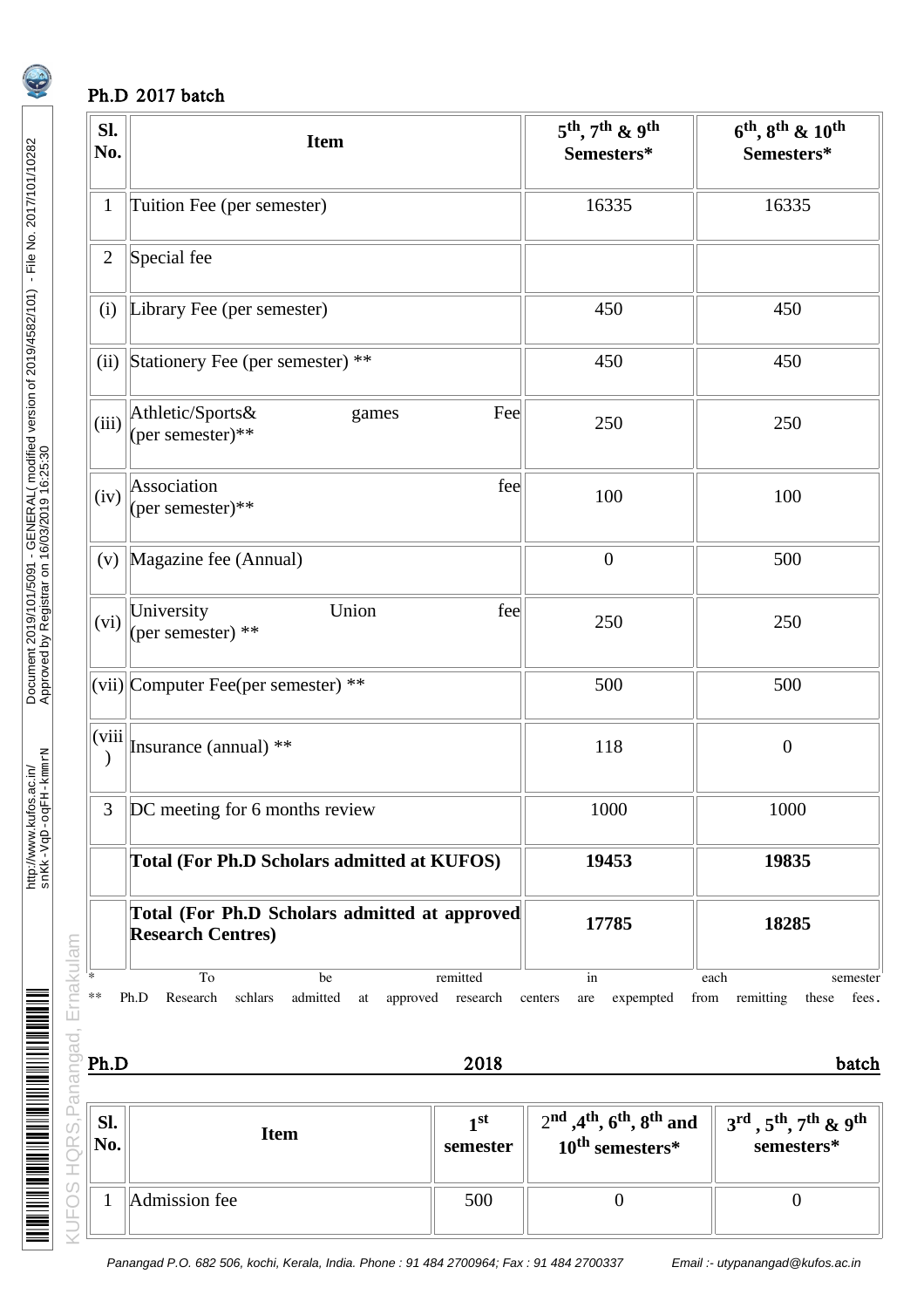| 2                          | Caution deposit **                                                                                                                                                                                                                                                                                                                    | 3000             | $\mathbf{0}$                       | $\boldsymbol{0}$           |
|----------------------------|---------------------------------------------------------------------------------------------------------------------------------------------------------------------------------------------------------------------------------------------------------------------------------------------------------------------------------------|------------------|------------------------------------|----------------------------|
| 3                          | Academic Handbook                                                                                                                                                                                                                                                                                                                     | 250              | $\mathbf{0}$                       | $\boldsymbol{0}$           |
| 3                          | Tuition Fee (per semester)                                                                                                                                                                                                                                                                                                            | 16335            | 16335                              | 16335                      |
| 4                          | Special fee                                                                                                                                                                                                                                                                                                                           |                  |                                    |                            |
| (i)                        | Library Fee (per semester)                                                                                                                                                                                                                                                                                                            | 450              | 450                                | 450                        |
| (ii)                       | Stationery<br>Fee<br>(per semester)**                                                                                                                                                                                                                                                                                                 | 450              | 450                                | 450                        |
| (iii)                      | Athletic/Sports& games Fee<br>$\left($<br>per<br>semester) **                                                                                                                                                                                                                                                                         | 250              | 250                                | 250                        |
| (iv)                       | fee<br>Association<br>(per semester)**                                                                                                                                                                                                                                                                                                | 100              | 100                                | 100                        |
| (v)                        | Magazine fee (Annual)                                                                                                                                                                                                                                                                                                                 | $\boldsymbol{0}$ | 500                                | $\boldsymbol{0}$           |
| (vi)                       | Union<br>fee<br>University<br>(per semester) **                                                                                                                                                                                                                                                                                       | 250              | 250                                | 250                        |
|                            | Fee<br>$(vii)$ <sup>Computer</sup><br>(per semester)**                                                                                                                                                                                                                                                                                | 500              | 500                                | 500                        |
| $\vert$ (viii $\vert\vert$ | Insurance (annual) **                                                                                                                                                                                                                                                                                                                 | 118              | $\boldsymbol{0}$                   | 118                        |
| 5                          | DC meeting for 6 months review'                                                                                                                                                                                                                                                                                                       | 1000             | 1000                               | 1000                       |
|                            | Total (for Ph.D Scholars admitted at<br><b>KUFOS)</b>                                                                                                                                                                                                                                                                                 | 23185            | 19835                              | 19435                      |
| Ernakulam                  | Total (for Ph.D Scholars admitted at<br><b>Approved Research Centres)</b>                                                                                                                                                                                                                                                             | 18535            | 18285                              | 17885                      |
| **                         | * To be paid each semester<br>Ph.D<br>Research<br>Scholars<br>admitted<br>approved<br>at<br>$\frac{1}{100}$ In addition to the above, an amount of Rs. 2000/- (Rupees Two Thousand only) shall be remitted as fee<br>En addition to the above, an amount of Rs. 2000/- (Rupees Two Thousand only) shall be remitted as fee<br>$\frac$ | research         | exemoted<br>centres<br>from<br>are | remiting<br>these<br>fees. |
|                            |                                                                                                                                                                                                                                                                                                                                       |                  |                                    |                            |

# KUFOS HQRS, Panangad, To

#### REGISTRAR

http://www.kufos.ac.in/

http://www.kufos.ac.in/<br>sn.Kk-VqD-oqFH-kmmrN

<u> Maria Maria Maria Maria Maria Maria Maria Maria Maria Maria Maria Maria Maria Maria Maria Maria Maria Maria M</u>